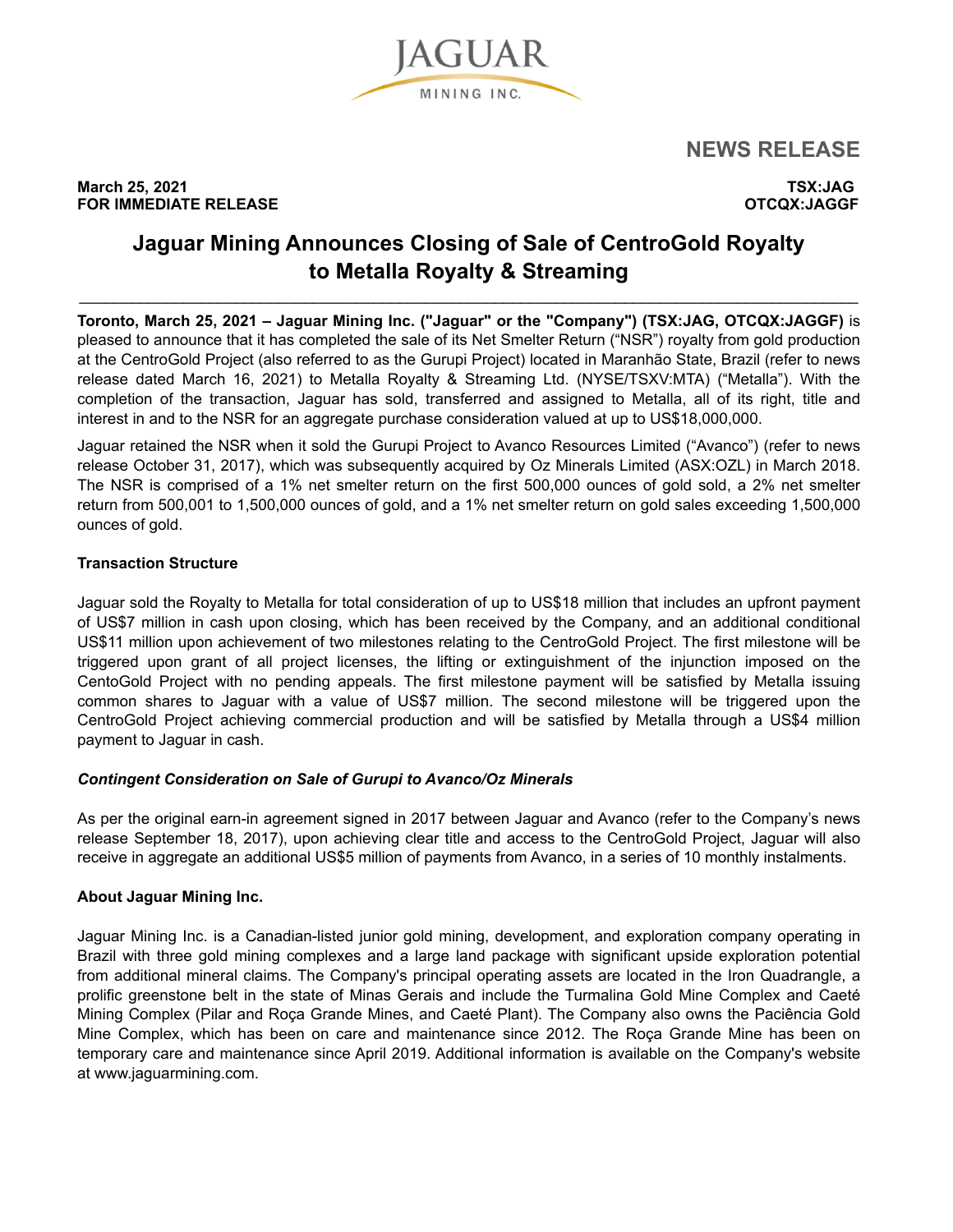#### **For further information please contact:**

Vernon Baker Chief Executive Officer Jaguar Mining Inc. vernon.baker@jaguarmining.com 416-847-1854

#### **Forward-Looking Statements**

Hashim Ahmed Chief Financial Officer Jaguar Mining Inc. hashim.ahmed@jaguarmining.com 416-847-1854

*Certain statements in this news release constitute "forward-looking information" within the meaning of applicable Canadian securities legislation. Forward-looking statements and information are provided for the purpose of providing information about management's expectations and plans relating to the future. All of the forward-looking information made in this news release is qualified by the cautionary statements below and those made in our other filings with the securities regulators in Canada. Forward-looking information contained in forward-looking statements can be identified by the use of words such as "are expected," "is forecast," "is targeted," "approximately," "plans," "anticipates," "projects," "anticipates," "continue," "estimate," "believe" or variations of such words and phrases or statements that certain actions, events or results "may," "could," "would," "might," or "will" be taken, occur or be achieved. All statements, other than statements of historical fact, may be considered to be or include forward-looking information. This news release contains forward-looking information regarding, among other things, expected sales, production statistics, ore grades, tonnes milled, recovery rates, cash operating costs, definition/ delineation drilling, the timing and amount of estimated future production, costs of production, capital expenditures, costs and timing of the development of projects and new deposits, success of exploration, development and mining activities, currency fluctuations, capital requirements, project studies, mine life extensions, restarting suspended or disrupted operations, continuous improvement initiatives, and resolution of pending litigation. The Company has made numerous assumptions with respect to forward-looking information contained herein, including, among other things, assumptions about the estimated timeline for the development of its mineral properties (including, indirectly, the CentroGold Project); the supply and demand for, and the level and volatility of the price of, gold; the accuracy of reserve and resource estimates and the assumptions on which the reserve and resource estimates are based; the receipt of necessary permits; market competition; ongoing relations with employees and impacted communities; political and legal developments in any jurisdiction in which the Company operates being consistent with its current expectations including, without limitation, the impact of any potential power rationing, tailings facility regulation, exploration and mine operating licenses and permits being obtained and renewed and/or there being adverse amendments to mining or other laws in Brazil and any changes to general business and economic conditions. Forward-looking information involves a number of known and unknown risks and uncertainties, including among others: the risk of Jaguar not meeting the forecast plans regarding its operations and financial performance; uncertainties with respect to the price of gold, labour disruptions, mechanical failures, increase in costs, environmental compliance and change in environmental legislation and regulation, weather delays and increased costs or production delays due to natural disasters, power disruptions, procurement and delivery of parts and supplies to the operations; uncertainties inherent to capital markets in general (including the sometimes volatile valuation of securities and an uncertain ability to raise new capital) and other risks inherent to the gold exploration, development and production industry, which, if incorrect, may cause actual results to differ materially from those anticipated by the Company and described herein. In addition, there are risks and hazards associated with the business of gold exploration, development, mining and production, including environmental hazards, tailings dam failures, industrial accidents and workplace safety problems, unusual or unexpected geological formations, pressures, caveins, flooding, chemical spills, procurement fraud and gold bullion thefts and losses (and the risk of inadequate insurance, or the inability to obtain insurance, to cover these risks). Accordingly, readers should not place undue reliance on forward-looking information. In addition, the Company has assumed that the mining license and construction injunctions applicable to the CentroGold Project will eventually be revoked or lifted, all applicable mining licenses and advancements for construction, mining and processing activities regarding the CentroGold Project will eventually be issued, and the Gurupi lawsuit will eventually be extinguished by a court within the next decade. The Company has also assumed that commercial production at the CentroGold Project will commence within the next 15 years. However, the satisfaction of the assumptions made in the previous two sentences are outside of the control of the Company and are subject to commercial, economic, political, legal, regulatory and other risks.* 

*For additional information with respect to these and other factors and assumptions underlying the forward-looking information made in this news release, see the Company's most recent Annual Information Form and Management's Discussion and Analysis, as well as other public disclosure documents that can be accessed under the issuer profile of "Jaguar Mining Inc." on SEDAR at www.sedar.com. The forward-looking information set forth herein reflects the Company's reasonable expectations as at the date of this news release and is subject to change after such date. The Company disclaims any intention or obligation to update or revise any forward-looking information, whether as a result of new information, future events or otherwise, other than as required by law. The forward-looking information contained in this news release is expressly qualified*